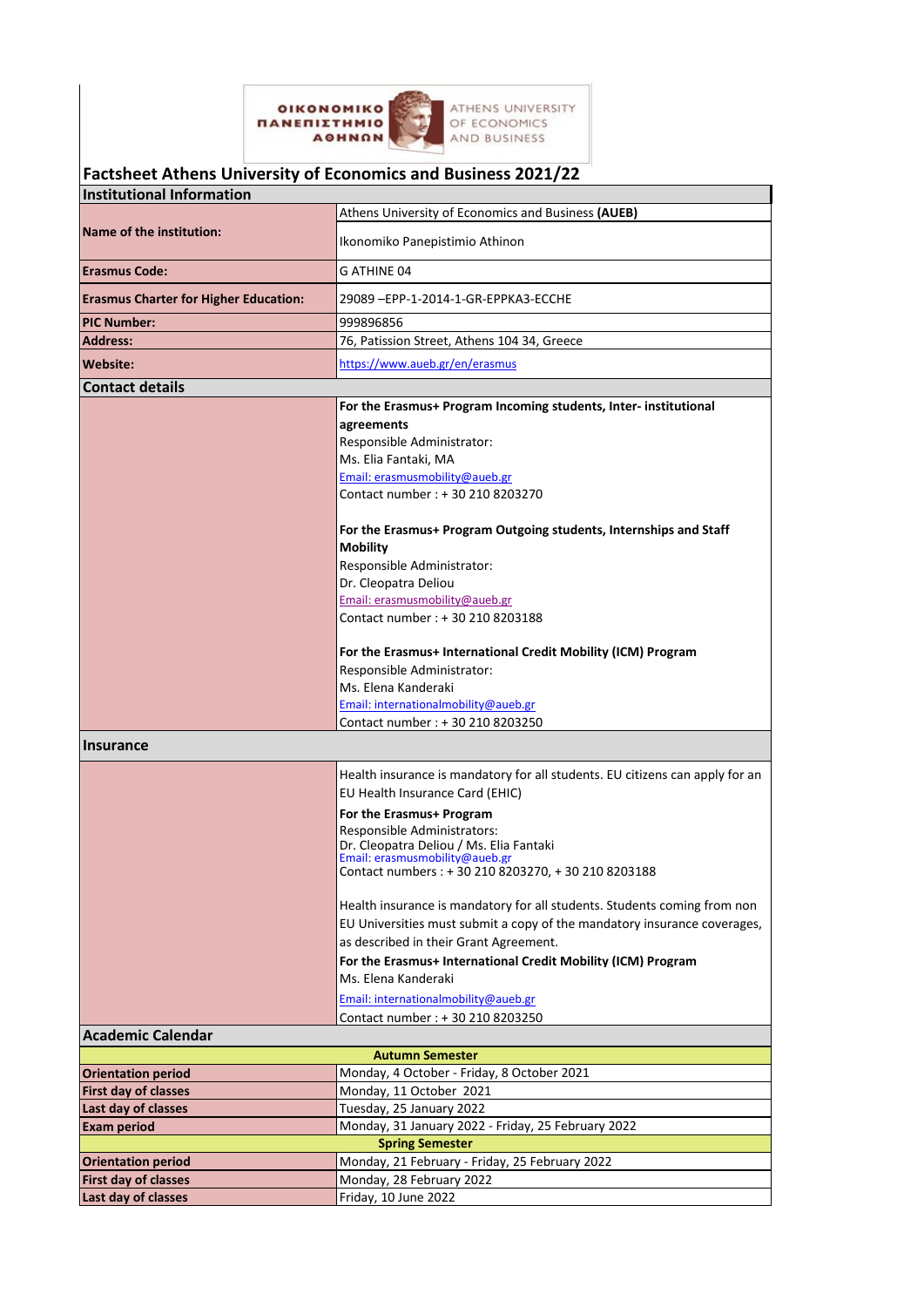| <b>Exam period</b>                                      | Tuesday, 14 June 2022-Friday, 8 July 2022                                                        |  |
|---------------------------------------------------------|--------------------------------------------------------------------------------------------------|--|
|                                                         | One week before the semester's beginning, the AUEB Erasmus+ Student                              |  |
|                                                         | Network organizes the Welcome/ Introduction Week for all the Erasmus+                            |  |
|                                                         | incoming students. Orientation usually includes information sessions and                         |  |
| <b>Orientation period</b>                               | optional social events.                                                                          |  |
|                                                         |                                                                                                  |  |
|                                                         | http://www.esnathens.gr                                                                          |  |
| <b>Holiday dates</b>                                    |                                                                                                  |  |
|                                                         | Thursday, 28 October 2021, National Holiday                                                      |  |
|                                                         | Wednesday, 17 November 2021, Holiday                                                             |  |
| <b>Autumn Semester</b>                                  |                                                                                                  |  |
|                                                         | Thursday, 23 December 2021 - Sunday, 9 January 2022, Christmas Holidays                          |  |
|                                                         | Monday, 7 March 2022, Ash Monday                                                                 |  |
| <b>Spring Semester</b>                                  | Friday, 25 March 2022, National Holiday                                                          |  |
|                                                         | Monday, 18 April 2022 - Friday, 30 April 2022 Easter Holidays                                    |  |
|                                                         | Monday, 13 June 2022, Holiday                                                                    |  |
| Levels of exchange (cycles)                             |                                                                                                  |  |
|                                                         | At AUEB undergraduate studies have a 4-year-duration (240 ECTS credits).                         |  |
|                                                         | Incoming students having completed a 3-year 1 <sup>st</sup> cycle degree programme               |  |
|                                                         | are accepted at the AUEB 4 <sup>th</sup> year of studies taking advanced level courses           |  |
|                                                         | in English.                                                                                      |  |
| <b>Nomination and Application</b>                       |                                                                                                  |  |
|                                                         |                                                                                                  |  |
|                                                         | Nomination 31 May: Fall Semester or full academic year                                           |  |
|                                                         | 31 October: Spring Semester                                                                      |  |
| <b>Deadlines</b>                                        |                                                                                                  |  |
|                                                         | Application 30 June: Fall semester or full academic year                                         |  |
|                                                         | 30 November: Spring semester                                                                     |  |
|                                                         |                                                                                                  |  |
|                                                         | Home university coordinator's details and student's details<br>Nomination                        |  |
|                                                         | eg. contact details, academic background, study period etc.                                      |  |
|                                                         | A confirmation e-mail will be sent to you.                                                       |  |
|                                                         | <b>Application</b><br>1. Official nomination needs to be submitted by the                        |  |
| Procedure                                               | home institution's exchange advisor/coordinator.                                                 |  |
|                                                         | 2. Students will receive an email with a link to the online                                      |  |
|                                                         | application form.                                                                                |  |
|                                                         | 3. Students should follow the instructions on how to                                             |  |
|                                                         | complete the online application form and upload all the necessary                                |  |
|                                                         | supporting documents.                                                                            |  |
| Application documents required to be submitted by email |                                                                                                  |  |
|                                                         | For students coming from EU Universities:                                                        |  |
|                                                         | * Student Application Form                                                                       |  |
|                                                         | * An up-to-date official Transcript of Records                                                   |  |
|                                                         | * Learning Agreement with 30 ECTS per semester                                                   |  |
|                                                         | * An official proof of knowledge of the English language                                         |  |
|                                                         | For students coming from non EU Universities:                                                    |  |
|                                                         | *Student Application Form                                                                        |  |
|                                                         | * An up-to-date official Transcript of Records<br>* Learning Agreement with 30 ECTS per semester |  |
|                                                         | * An official proof of knowledge of the English language                                         |  |
|                                                         | * Erasmus+Grant Agreement for Studies                                                            |  |
|                                                         | * Copies of the insurance coverages, as described in the Grant Agreement                         |  |
|                                                         | * Bank details Form                                                                              |  |
| <b>Language Information</b>                             |                                                                                                  |  |
| Languages of instruction:                               | English - Level C1                                                                               |  |
|                                                         | Evidence of English Language Competence equal (or higher) to Level C1 of                         |  |
|                                                         | the Common European Framework of Reference for Languages, as attested                            |  |
|                                                         | tha ralaunnt cartificator:                                                                       |  |